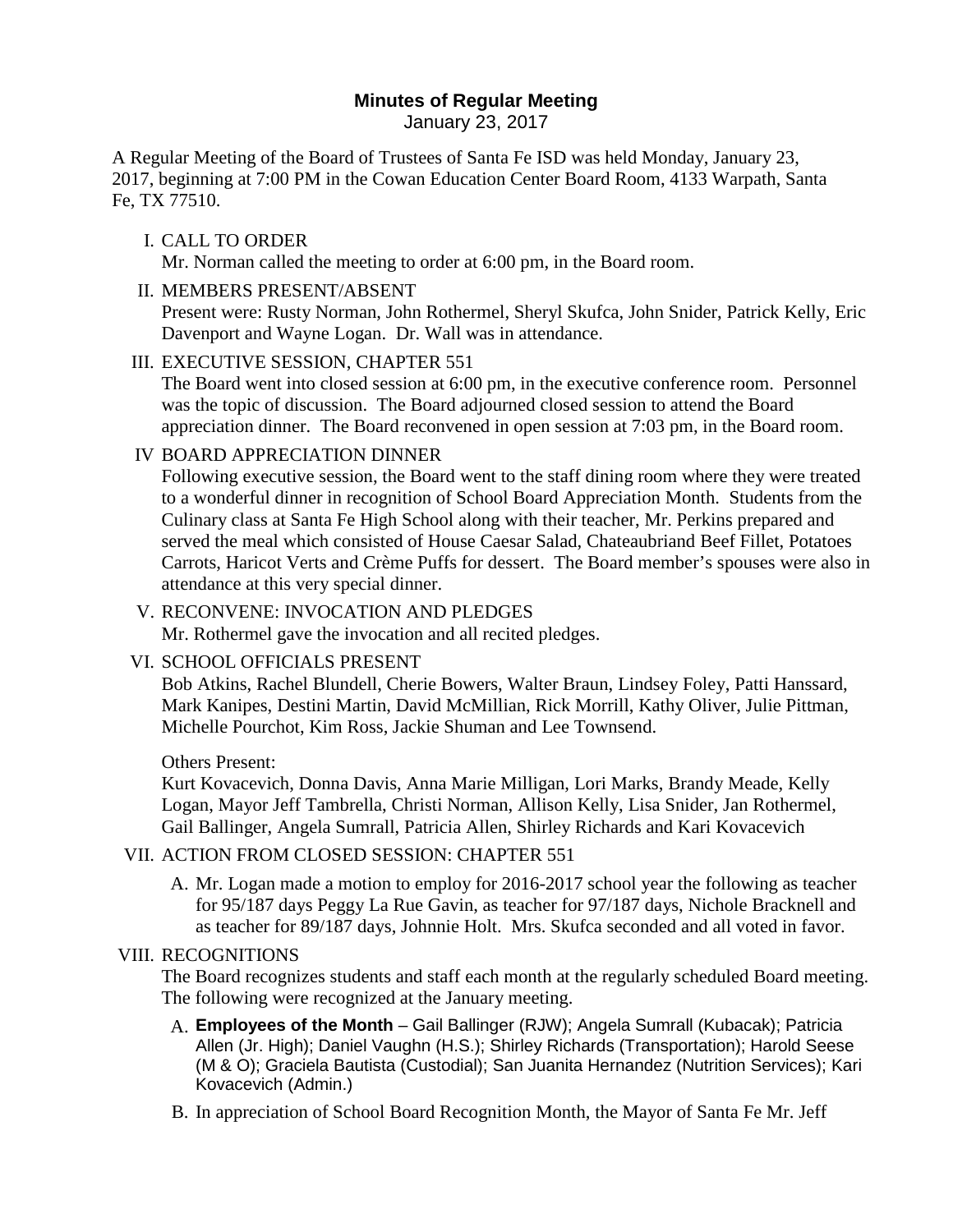Tambrella presented the Board with a proclamation. Mayor Tambrella read the proclamation and presented it to President, Rusty Norman on behalf of the City and community. This year's theme was "All-Star Team."

#### IX. PUBLIC FORUM

No one signed up to speak at the Board meeting.

### X. INFORMATION ITEMS

- A. The Board reviewed monthly reports on personnel, child nutrition, tax collection, transportation, finance, police department, maintenance and campuses. Mr. Atkins updated the Board on maintenance projects throughout the District. Mr. Norman requested that Mr. Atkins further investigate land for the new elementary school, to be reviewed in more detail at a future meeting in February, if possible.
- B. Mrs. Townsend updated the Board on the Quarterly Investment Report for the  $2<sup>nd</sup>$  Quarter.
- C. Mrs. Townsend presented the BuyBoard Co-Op Management Rebate Report. She reported that SFISD received a rebate in the amount of \$6,840.55.
- D. Chief Braun presented the annual Racial Profiling Report to the Board.

#### XI. CONSENT AGENDA

Mr. Rothermel made a motion to approve the following consent agenda items as presented. Mr. Davenport seconded and all voted in favor.

- A. Minutes of December 12, 2016 and December 14, 2016
- B. Accounts Payable 782,943.03
- C. Budget Amendment #5
- D. Student Transfers
- E. Class Size Waiver Application
- F. Early Release Days Expedited Waiver
- G. SFHS Waiver for Modified Schedule/State Assessment Testing Days
- H. Staff Development Days Waiver

#### XII. REGULAR AGENDA

- A. Mr. Logan made a motion to approve the submission to the Texas Legislature the Resolution calling for the 85<sup>th</sup> State Legislature to repeal the A-F Accountability Rating System for Texas schools and districts. The resolution recommends development of a community-based accountability system that empowers school districts to design systems of assessment and accountability thus reducing the use of high-states, standardized tests. Mrs. Skufca seconded and all voted in favor.
- B. Mr. Logan made a motion to proclaim February  $1-28<sup>th</sup>$  as Career & Technical Education Month in Santa Fe ISD. Mr. Rothermel seconded and all voted in favor.
- C. Mrs. Skufca made a motion to proclaim February  $6\n-10<sup>th</sup>$  as National School Counseling Week in Santa Fe ISD. Mr. Logan seconded and all voted in favor.
- D. Mr. Logan made a motion to reward donations from Santa Fe Texas Education Foundation grant awards in December for \$56,014.01. Mr. Rothermel seconded and all voted in favor.
- E. Mr. Rothermel made a motion to approve the investment policy resolutions including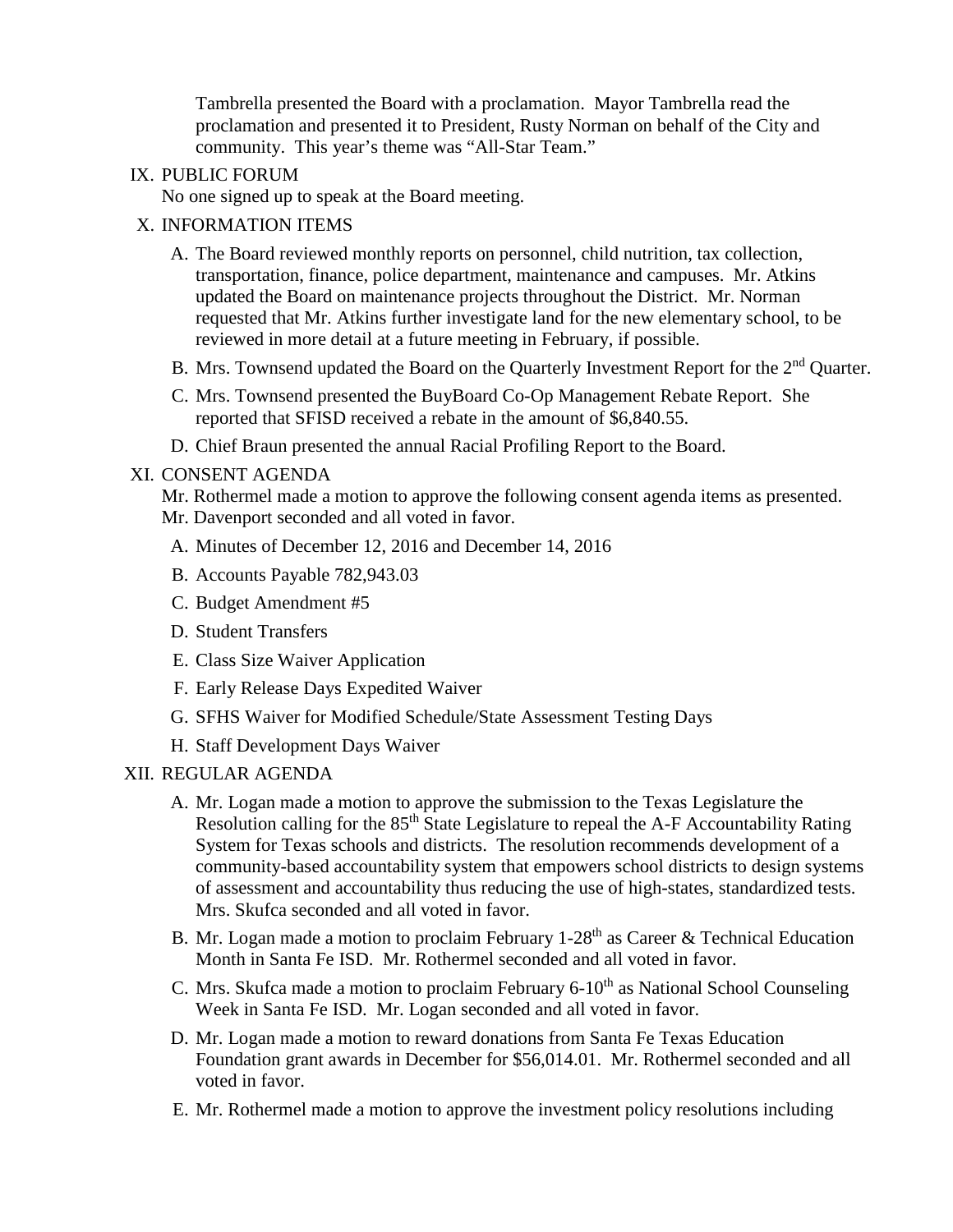names of brokers, investment options and investment officers. Mrs. Skufca seconded and all voted in favor.

- F. Mr. Logan made a motion to approve the two-year extended service contract renewal for the SAN and Blade Server not to exceed the total amount of \$37,596.17. Mr. Davenport seconded and all voted in favor.
- G. Mr. Davenport made a motion to approve the donation from TDCJ for 60 desktop computers and monitors to be used as part of the district's computer refresh and upgrades. Mr. Rothermel seconded and all voted in favor.
- H. Mrs. Skufca made a motion to approve the purchase of four new 77 passenger CNG powered School Buses, not to exceed \$520,000.00, with the HGAC grant reimbursement of \$260,000.00. Mr. Snider seconded and all voted in favor.
- I. Mr. Logan made a motion to approve the contract with Market Place Alliance, LLC for managing the food co-op for February 1, 2017 through January 31, 2018. Mrs. Skufca seconded and all voted in favor.
- J. Mr. Snider made a motion to approve the purchase from Edu-Source Corp, in the amount of \$36,115.85 for furniture, art and paint for the new serving line at the High School. Mr. Davenport seconded and all voted in favor.
- K. Mr. Rothermel made a motion to approve the purchase of a van for (\$30,725.75) and maintenance truck for (\$36,702.42) for the YUM! Nutrition Services Department, not to exceed the total amount of \$67,500.00. Mr. Logan seconded and all voted in favor.
- L. Mr. Rothermel made a motion to table the naming of an architect firm to Design the new elementary school until a special meeting can be scheduled for further discussion. Mrs. Skufca seconded and all voted in favor.

# XIII. BOARD COMMUNICATION

Ms. Hanssard

• Shared with principals that Staff Attendance was at 95.37 for the year and that the H.S. had the highest attendance for December at 96.19%.. Reminded everyone of the Volleyball banquet set for Thursday at the high school cafeteria. The production of High School Musical begins this week. Thanked the principals and staff for working together to allow younger students to attend Fine Art events at the high school. Thanked the Board for their service and stated what a pleasure it is to work with and for you all.

# Mrs. Townsend

• Thanked the Board for their service and leadership and wished everyone a great week. Mr. Snider

• Personally thanked Dr. Wall and Administrators on all the hard work they do to educate the students.

# Mr. Kelly

• Thanked everyone for the presentations and Dr. Wall and staff for all they do. Proud to be a part of the Board and appreciate the other Board members as well.

Dr. Shuman

• Thanked the Board members for their service and all the time they put in for the District. Proud of the CTE, Culinary Arts students and their teacher Mr. Perkins for preparing a wonderful meal and their willingness to serve.